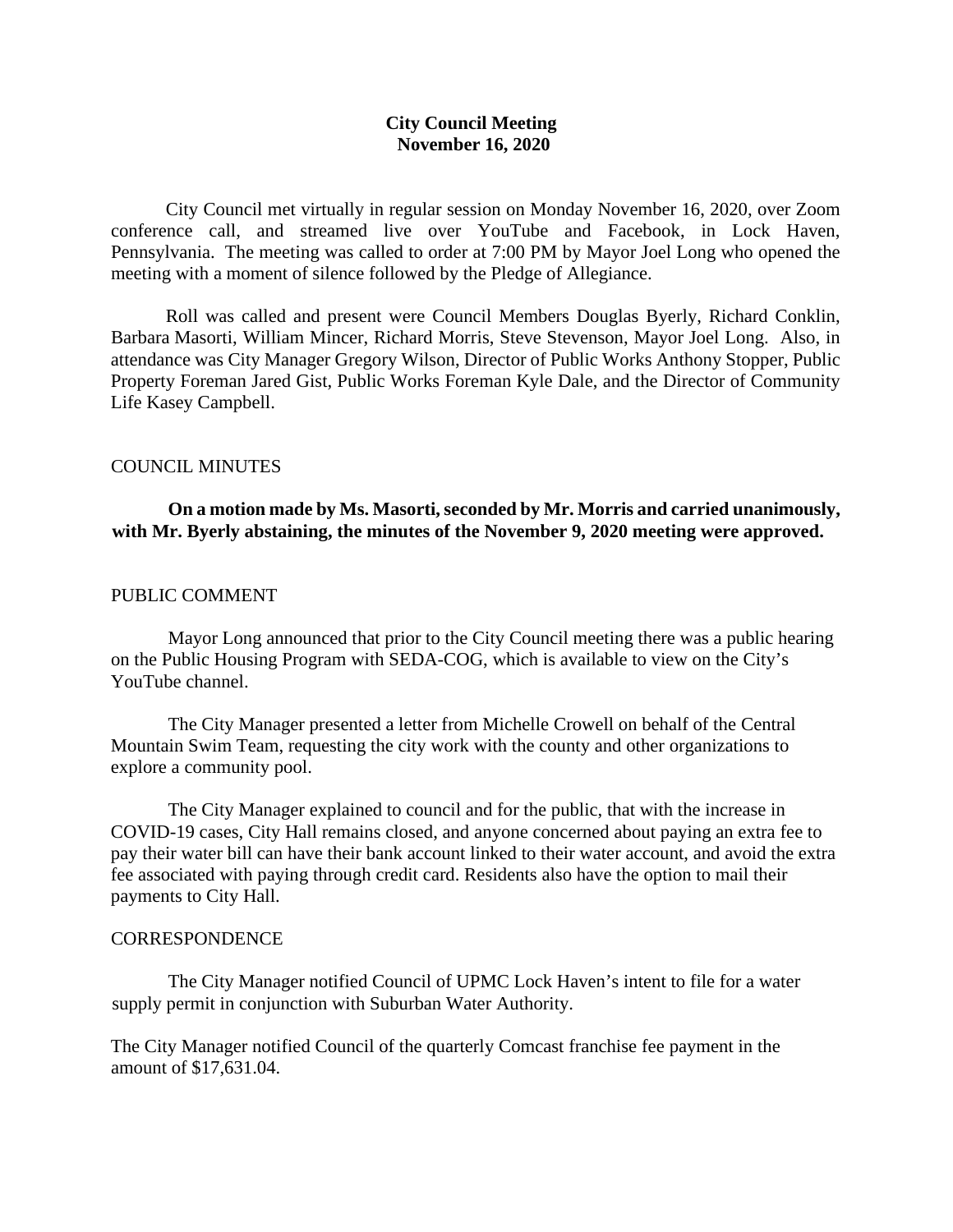The City Manager notified council of the annual mailing of the service line warranty program through the National League of Cities for city water and sewer customers. This is for new customers, not customers currently enrolled. The service line warranty program acts like an insurance policy to help owners complete costly repairs to service lines which are the property owner's responsibility.

Council considered a request from Citizens Hose to close Leather Alley from Bellefonte to Stone Alley on November 27, 2020 through December 28, 2020 for their Annual Christmas Tree Sale. **On a motion made by Mr. Stevenson, and seconded by Mr. Conklin, the request was approved.**

#### PUBLIC HEARING ON THE PROPOSED 2021 BUDGET

Mayor Long stated the purpose of the hearing is to afford the public an opportunity to comment and make observations on the recommended budget as reflected in Ordinance 2020-08 and the setting of the real estate tax millage in Ordinance 2020-09.

There were no requests from agencies and organizations within the City, no comments from residents, and no comments from Council members.

The Director of Public Works Tony Stopper and Public Property Foreman Jared Gist presented an overview of the 2020 United State Army Corp of Engineers (USACE) Levee Inspection and discussed other public property projects, with a review of the accomplishments of the department in 2020. Highlights included backing up the berm, as well as an asphalt repair and sealcoat project on the Clinger Walkway on the levee.

The Director of Public Works and Public Works Foreman Kyle Dale presented an overview of the 2021 Paving schedule and discussed other street, snow, and street sweeping projects, with a review of the accomplishments of the department in 2020. Anticipated projects in 2021 included working the agility program with PennDOT, paving projects on Spring Street and West Fourth Street, as well as paving Water Street from Jay Street east to the city line.

The Director of Public Works gave a review of the Sunset Pines Stormwater Management engineering study. The project has been split into five phases, with each phase able to be accomplished in a single year. However, due to financial constraints, the project will take more than 5 years to accomplish. The City Manager added to the discussion that there are enough funds in Fund 035 Highway Aid from state liquid fuels apportionments to address Phase I in 2021, and that there may be enough to also address Phase II in 2022. After that, each phase will like happen every other year or more thereafter making the entire estimated \$1.7 million stormwater and paving improvement project an eight to ten year plan using only funds from the state allocation of liquid fuels funds.

The Director of Public Works also gave a presentation on the need to address the city's aging stormwater infrastructure. Mr. Stopper expressed that according to the American Public Works Association many municipalities are having issues with Stormwater Management and one